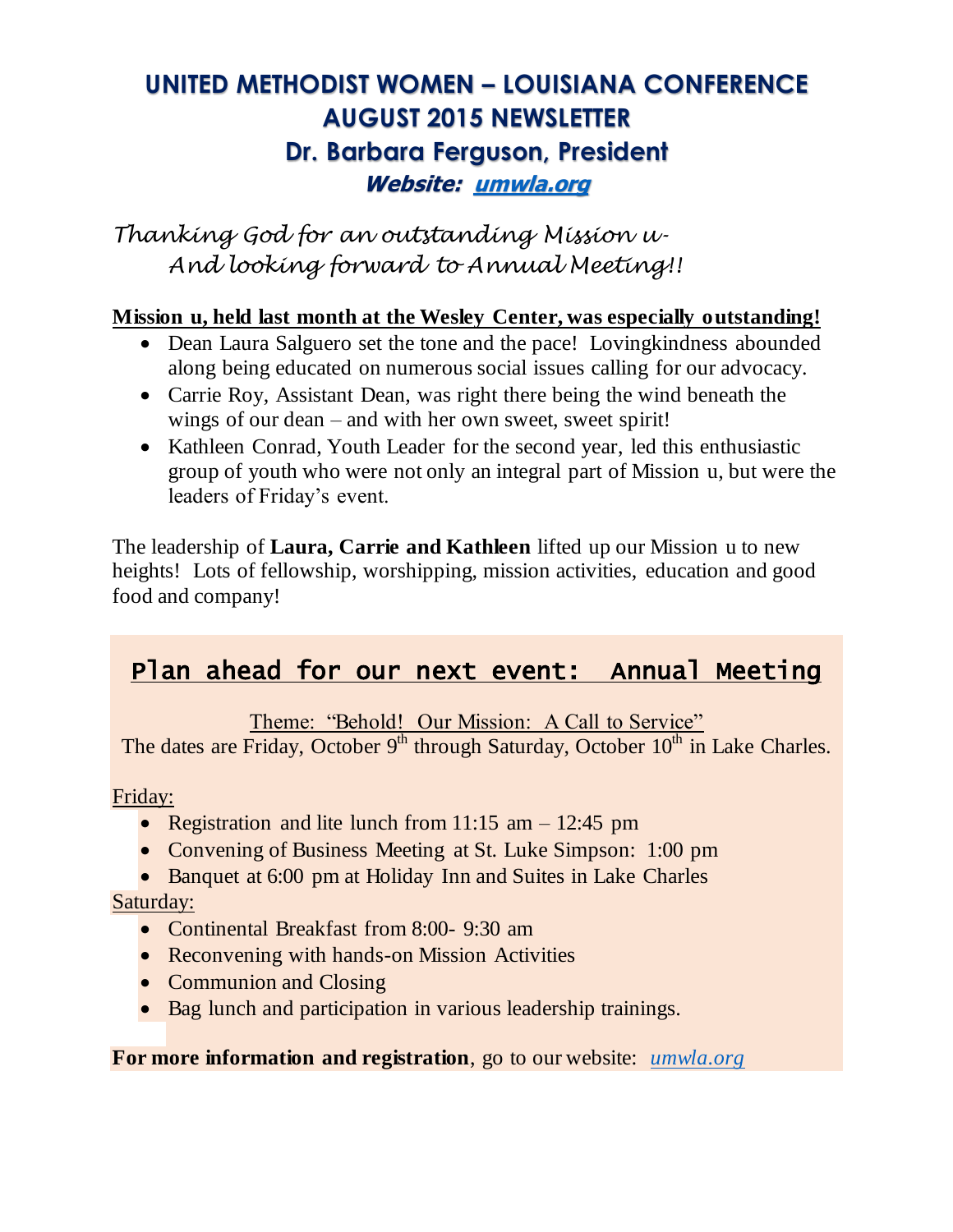#### **Lots of events**

There are lots of UMW events including the Jurisdiction Meeting in April 2016 and the National UMW Seminar.

**Our Leadership Team plans to attend as many events as we can and we encourage you to attend, also. But, our Leadership Team is committed foremost to serving you. That is where we spend the majority of our time, talents and funds --- and that is what is required of us under the UMW National Constitution.**

### **We serve in two areas – How are we doing?**

*1. Coordinate the mission and education emphases in the Conference* We are doing well in this area. Our three statewide events are focused on education and mission. We circulate the location of our events – holding them in different districts - so at least one event is close to you every few years. Our attendance is good at all events.

### *2. Support and develop Local Units*

We are still not doing well in this area. Only one-third of Louisiana's United Methodist Churches have UMW Local Units. All of the Local Units listed in the Directory are not active Local Units as we learned when we compared our Membership Report with the Directory. Some of the Local Units are being carried in our Directory that have not made a Pledge in years. We are correcting this now.

## **Congratulations to Lake Charles District, which had the highest percentage of Local Units in 2014!!**

| United Methodist Women - Number of Local Units in 2014 |                           |                    |                  |
|--------------------------------------------------------|---------------------------|--------------------|------------------|
| District                                               | No. of United             | No. of Local Units | % of Local Units |
|                                                        | <b>Methodist Churches</b> |                    |                  |
| Acadiana                                               | 79                        | 27                 | 34%              |
| <b>Baton Rouge</b>                                     | 86                        | 25                 | 29%              |
| <b>Lake Charles</b>                                    | 65                        | 34                 | 52%              |
| Monroe                                                 | 100                       | 20                 | 20%              |
| New Orleans                                            | 77                        | 24                 | 31%              |
| Shreveport                                             | 100                       | 38                 | 38%              |
| Total                                                  |                           | 168                | 33%              |

*Lots of Love,*